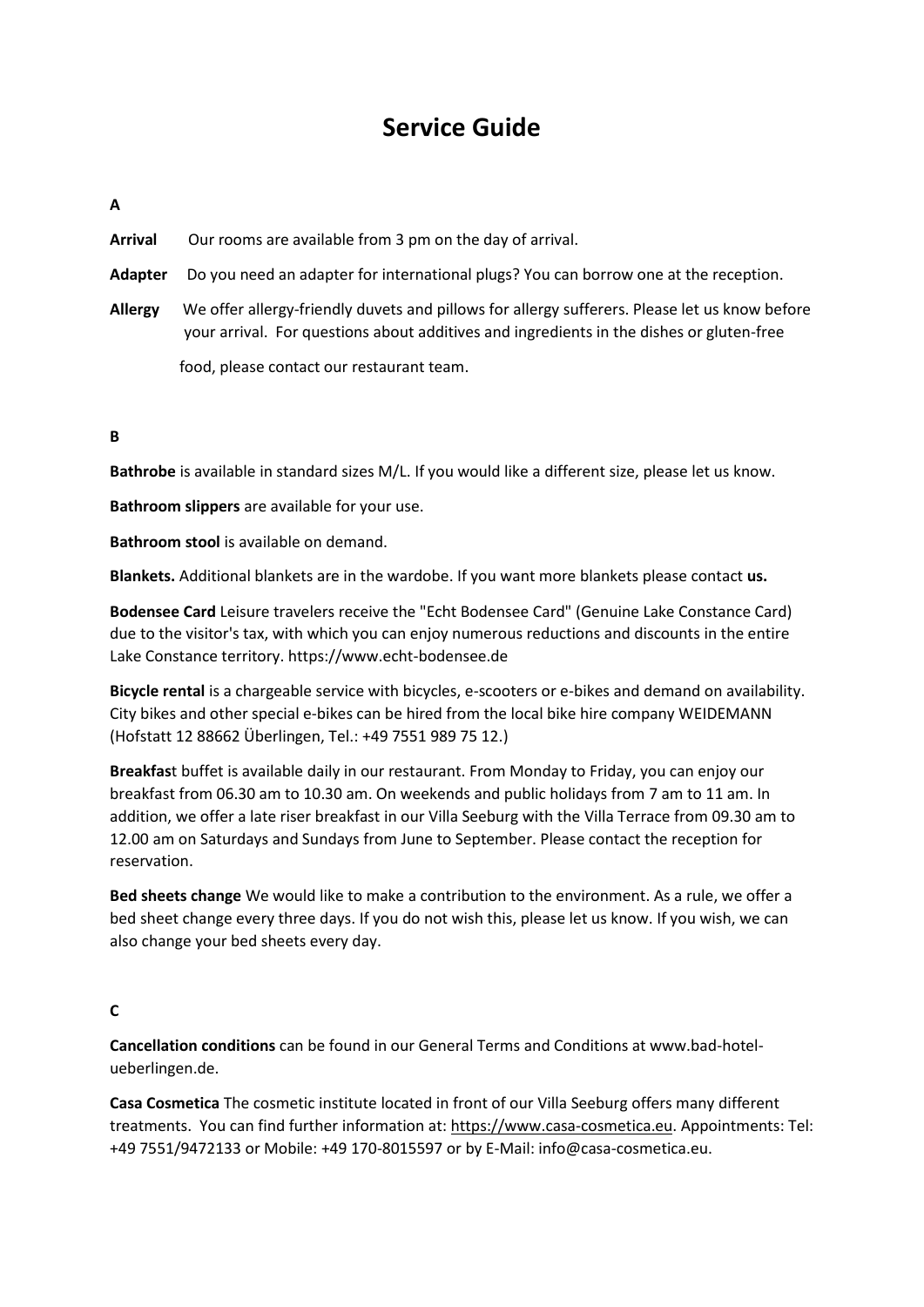## **Charger**

Do you need a charger for your mobile phone or tablet? Please don´t hesitate to ask the reception.

**Check-out:** Do you prefer a self check-out? Please use our self check out box infront of the reception. There you can safely deposit your room key and credit card informations.

**Children** games and painting materials are available on demand.

On request and subject to availability, we will be glad to provide you with a bottle warmer, baby cot, changing mat, nappy bin or pushchair/buggy.

# **Contact information:**

Reception Phone +49 (0) 7551 837-0 E-Mail: info@bad-hotel-ueberlingen.de

Reservation T+49 (0) 7551 837-446 E-Mail: reservierung@bad-hotel-ueberlingen.de

Restaurant T+49 (0) 7551 837-138 E-Mail: rotunde@bad-hotel-ueberlingen.de

**Copy** If you need copies, please contact our team at reception.

# D

**Departure** we kindly ask you to vacate your room by 11 a.m. on the day of departure. For a later check out please contact the reception.

**Dogs** are welcome. We charge € 30.00 per day for your dog. We are pleased to provide you with a dog blanket and a bowl for your dog. If you leave your dog alone in the room we kindly ask you to put the sign "Dog in room" on the outside of the door.

# E

**E- charging station** We offer our guests charging facilities for e-bikes in our bicycle garage. We will soon be able to offer charging facilities for e-cars.

**Excursions** The reception team will be provide you with tips for excursions around Lake Constance. In addition, we offer you flyers on many excursion destinations in the separate brochure rack. You can find further information at:

[https://www.ueberlingen-bodensee.de](https://www.ueberlingen-bodensee.de/)

<https://www.bodensee.de/ausflugsziele>

[https://www.echt-bodensee.de](https://www.echt-bodensee.de/)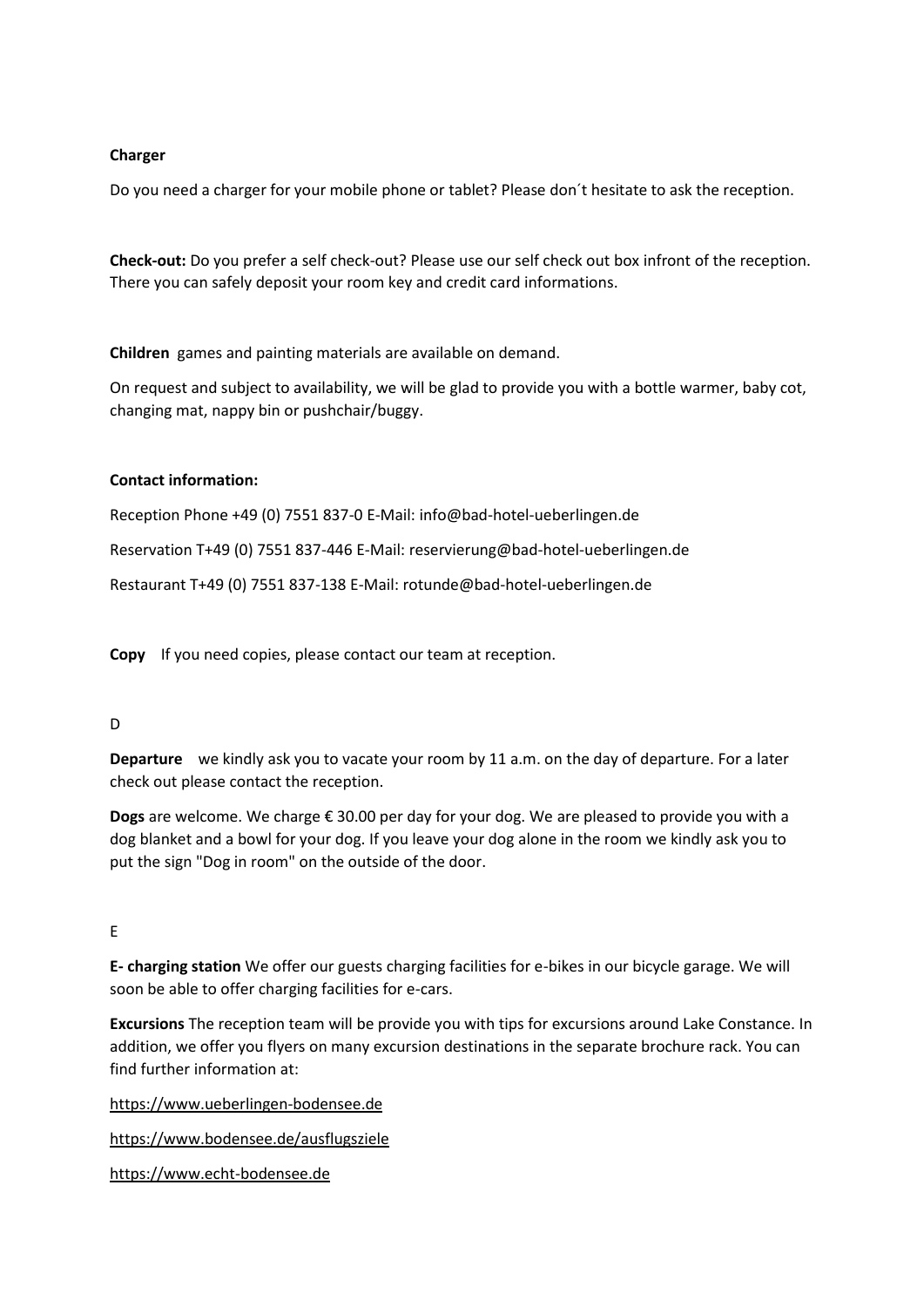F

In Case of **fire alarm** please follow the emergency instructions in your room. Please remain calm and go to the assembly point.

**Fire extinguishers** are located on each floor. Please, refer to the escape plans in your hotel room and in the hotel corridors for the exact location.

**Fitness** room our fitness room is located in our Villa Seeburg. It is available to you during your stay free of charge and without advance reservation daily from 8.00 am to 10.00 pm.

# **Fitness Private**

Would you like to book a private fitness trainer or physiotherapist? We offer you a cooperation with our partner Fitness Private. For information about the services and to make an appointment please contact: [www.fitnessprivate-ueberlingen.de](http://www.fitnessprivate-ueberlingen.de/) or by E-Mail: überlingen@fitness-private. T +49 (0) 7551 837 633

# G

**General Terms and Conditions** are available at our website: www. bad-hotel-ueberlingen.de or at the reception.

Golf course are recommended in the neighboring village Owingen: [https://www.golfclub-owingen.de](https://www.golfclub-owingen.de/) We also recommend: Roschushof Golf Club in Deggenhausertal: https://www.golfclub-rochushof.de

**Gift vouchers** are available at our reception or directly online on our homepage: [https://www.gurado.de/bad-hotel-ueberlingen.](https://www.gurado.de/bad-hotel-ueberlingen)

I

**Internet** is for free during your stay. Please select the W-Lan "Bad Hotel" and simply confirm the terms and conditions. We also offer chargeable gadgets for internet if you need one.

**Iron**

we iron your laundry on request for a fee. Alternatively, you can order an iron and ironing board on your room for self-service. Please contact the reception desk.

#### L

**Laundry service** We can organize a laundry service for you. We offer also an express service if it has to be done quickly. Please put the laundry in the laundry bag which you can find in your room. Please refer to the price list for prices and inform our reception team. We offer also an express service, please drop off your laundry by 9am, return in the evening. Please contact us.

**Library** Would you like to read? We offer our guests a library. For further information please contact our reception team.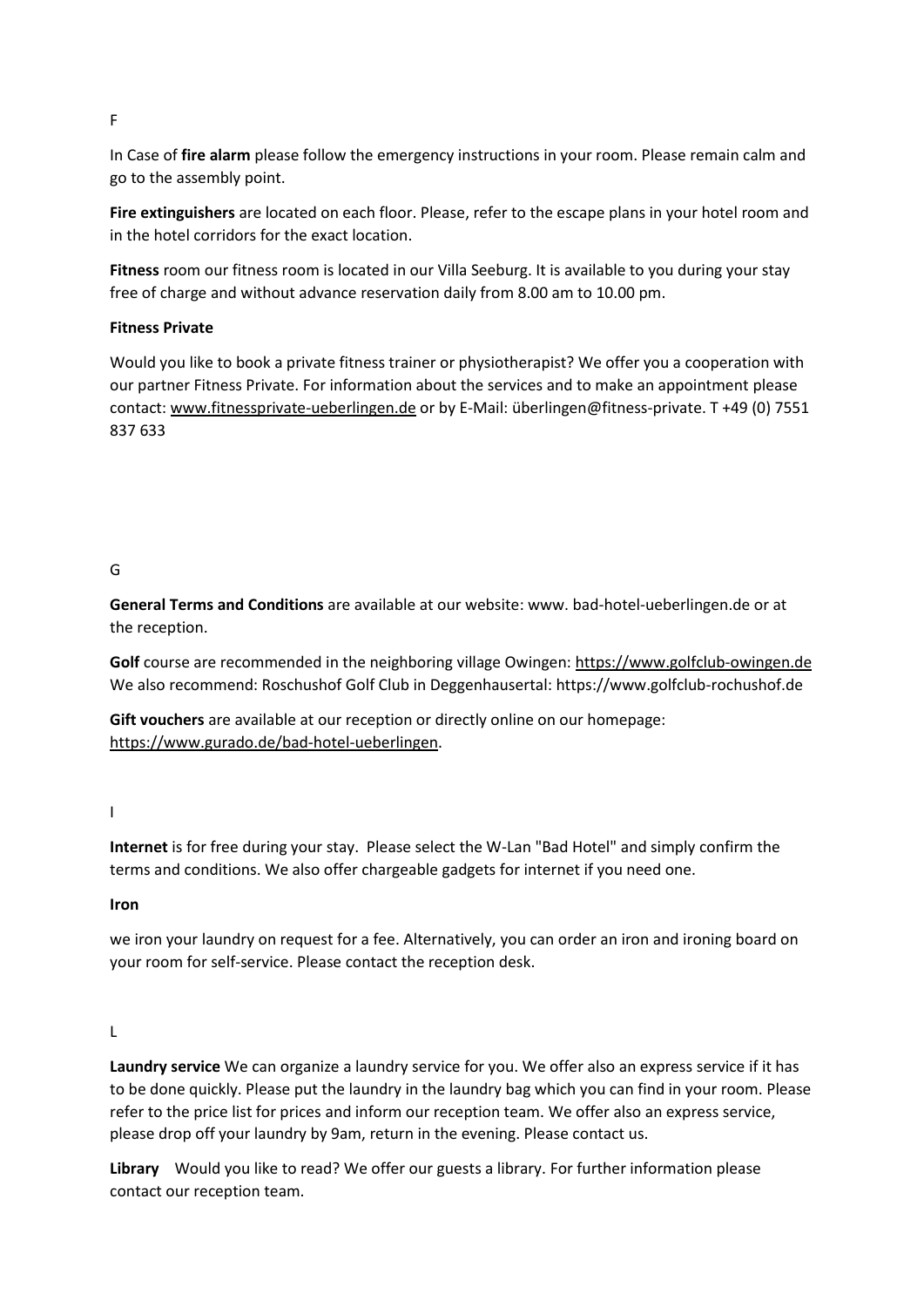**Lost and Found** For lost objects please contact the reception team.

**Loungers** are available in our villa garden directly on the shore.

**Luggage** If you would like to leave your luggage for a time, please ask our reception team. Our team will also help you with your luggage.

# M

Media: We offer PLAYSTATION & NINTENDO WII & NINTENDO Switch with games, an Amazon TV stick and a tablet. Please ask our reception team.

**Minibar** is filled daily by our housekeeping team for a fee. You are welcome to have the minibar filled individually according to your wishes. For information on prices, please refer to the minibar price list in your room.

**Massages,** please contact our cooperation partner "Fitness Private".

www.fitnessprivate-ueberlingen.de E-Mail: überlingen@fitness-private.de Tel. 0049 (0) 7551 837 633

**Maxi bar** is available for snacks. Please use the maxi bar in the ground floor next to the night entrance.

# N

**Newspapers** local and national newspapers are available in the lobby daily.

#### P

**Parking lot** is available in our hotel's own car park for a fee and on subject to availability.

**Pillow menu** We offer a selection of high-quality, different pillows, such as belly sleeper pillows or bolsters. Please ask our reception team.

**Printing documents**: please ask our reception team to print your documents as chargeable service

**Payment methods** You can pay your invoice in cash, by EC or by credit card. We accept: Master Card, VISA, American Express and Maestro

#### **Post**

Stamps can be purchased at reception. You are also welcome to leave your mail at the reception.

#### **Prices**

All prices including VAT.

#### **Public Transport**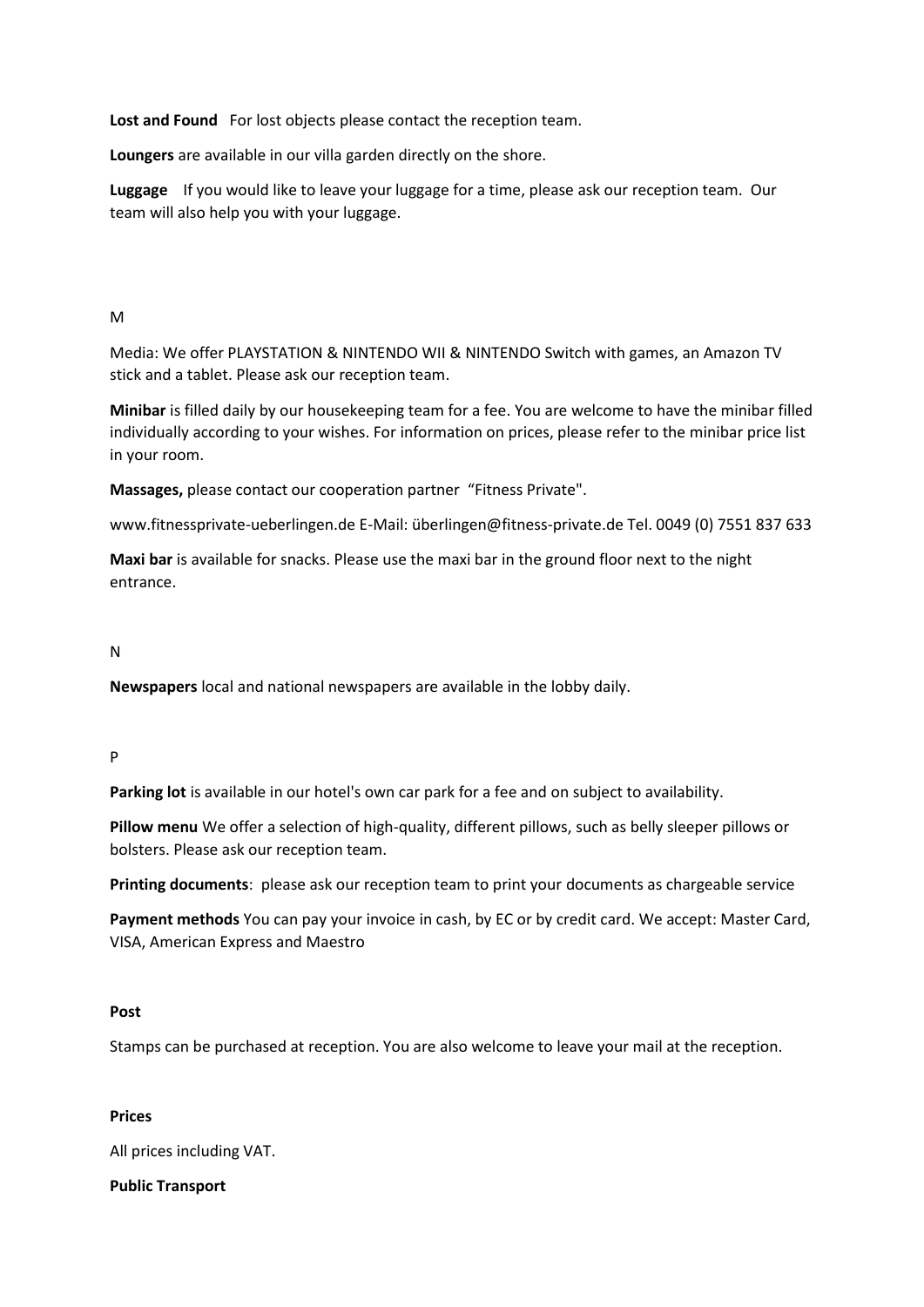If you are leisure travelers you will receive the Bodensee Card which includes free local public transport.<https://www.echt-bodensee.de/planen/echt-bodensee-card>

## R

**Restaurant** is open daily from 6.00 am to 10.00 pm for you. If you would like to reserve a table, please call directly on 138.

**Reception** is open 24 hours a day.

**Room Service** You are welcome to enjoy small snacks, drinks or your breakfast in your room for a fee. Drinks are served 24 hours.

# S

**Safe** is available in every room. If you need more space, we can offer you additional safe space at the reception.

**Sauna** is open 7 days a week from 10am to 10pm. (Please, note special behaving rules during the Corona Pandemic)

**Shoe polishing service** You will find an automatic shoe polishing machine on all floors. We also offer additional shoe polishing utensils free of charge in your room.

**Sewing service** If you need a sewing kit, it is available free of charge in your wardrobe. You need help for small sewing work (sewing on a button?) Please contact us.

#### **Smoking**

Smoking is not allowed in the entire hotel complex. Smokers will find ashtrays outside the hotel.

#### **Swimming in** Lake Constance.

If you want to swim, please visit the Bodensee Therme closed to our hotel. From our villa garden you have direct access to the lake promenade.

#### T

#### **Tax / City Tax**

Überlingen is subject to visitor's tax. The visitor's tax have to be paid separately according to the valid tariff of the town of Überlingen. Guests receive the "Echt-Bodenseecard" with various discounts. Further information: [https://www.echt-bodensee.de](https://www.echt-bodensee.de/)